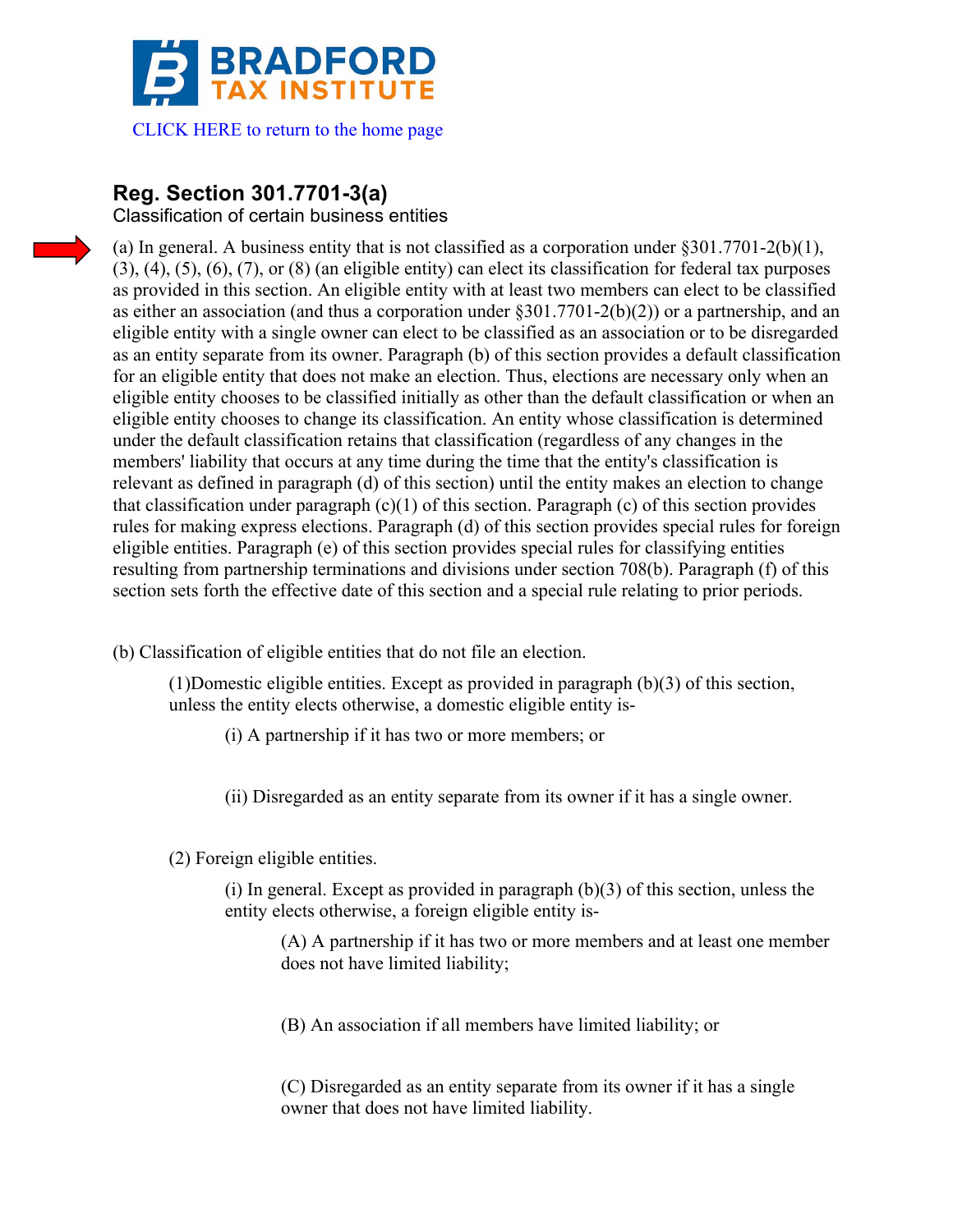(ii) Definition of limited liability. For purposes of paragraph  $(b)(2)(i)$  of this section, a member of a foreign eligible entity has limited liability if the member has no personal liability for the debts of or claims against the entity by reason of being a member. This determination is based solely on the statute or law pursuant to which the entity is organized, except that if the underlying statute or law allows the entity to specify in its organizational documents whether the members will have limited liability, the organizational documents may also be relevant. For purposes of this section, a member has personal liability if the creditors of the entity may seek satisfaction of all or any portion of the debts or claims against the entity from the member as such. A member has personal liability for purposes of this paragraph even if the member makes an agreement under which another person (whether or not a member of the entity) assumes such liability or agrees to indemnify that member for any such liability.

### (3)Existing eligible entities.

(i) In general. Unless the entity elects otherwise, an eligible entity in existence prior to the effective date of this section will have the same classification that the entity claimed under §§301.7701-1 through 301.7701-3 as in effect on the date prior to the effective date of this section; except that if an eligible entity with a single owner claimed to be a partnership under those regulations, the entity will be disregarded as an entity separate from its owner under this paragraph (b)(3)(i). For special rules regarding the classification of such entities for periods prior to the effective date of this section, see paragraph  $(f)(2)$  of this section. For special rules regarding the classification of such entities prior to the effective date of this section, see paragraph (h)(2) of this section.

(ii) Special rules. For purposes of paragraph  $(b)(3)(i)$  of this section, a foreign eligible entity is treated as being in existence prior to the effective date of this section only if the entity's classification was relevant (as defined in paragraph (d) of this section) at any time during the sixty months prior to the effective date of this section. If an entity claimed different classifications prior to the effective date of this section, the entity's classification for purposes of paragraph  $(b)(3)(i)$  of this section is the last classification claimed by the entity. If a foreign eligible entity's classification is relevant prior to the effective date of this section, but no federal tax or information return is filed or the federal tax or information return does not indicate the classification of the entity, the entity's classification for the period prior to the effective date of this section is determined under the regulations in effect on the date prior to the effective date of this section.

#### (c)Elections.

(1)Time and place for filing.

(i) In general. Except as provided in paragraphs  $(c)(1)(iv)$  and  $(v)$  of this section, an eligible entity may elect to be classified other than as provided under paragraph (b) of this section, or to change its classification, by filing Form 8832,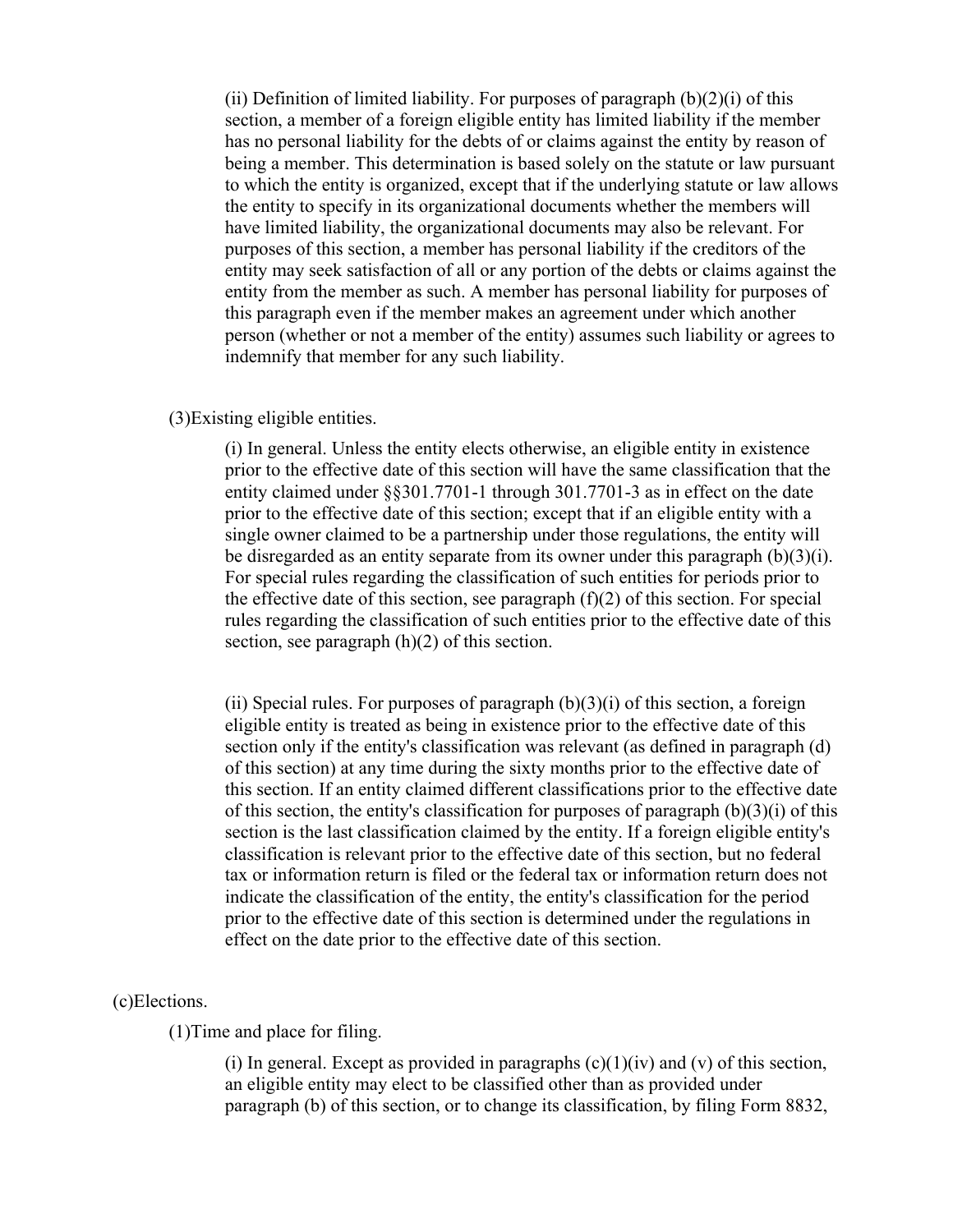Entity Classification Election, with the service center designated on Form 8832. An election will not be accepted unless all of the information required by the form and instructions, including the taxpayer identifying number of the entity, is provided on Form 8832. See section 301.6109-1 for rules on applying for and displaying Employer Identification Numbers.

(ii) Further notification of elections. An eligible entity required to file a Federal tax or information return for the taxable year for which an election is made under §301.7701-3(c)(1)(i) must attach a copy of its Form 8832 to its Federal tax or information return for that year. If the entity is not required to file a return for that year, a copy of its Form 8832 (``Entity Classification Election'') must be attached to the Federal income tax or information return of any direct or indirect owner of the entity for the taxable year of the owner that includes the date on which the election was effective. An indirect owner of the entity does not have to attach a copy of the Form 8832 to its return if an entity in which it has an interest is already filing a copy of the Form 8832 with its return. If an entity, or one of its direct or indirect owners, fails to attach a copy of a Form 8832 to its return as directed in this section, an otherwise valid election under §301.7701-3(c)(1)(i) will not be invalidated, but the non-filing party may be subject to penalties, including any applicable penalties if the Federal tax or information returns are inconsistent with the entity's election under  $\frac{8301.7701 - 3(c)(1)(i)}{i}$ . In the case of returns for taxable years beginning after December 31, 2002, the copy of Form 8832 attached to a return pursuant to this paragraph  $(c)(1)(ii)$  is not required to be a signed copy.

(iii) Effective date of election. An election made under paragraph  $(c)(1)(i)$  of this section will be effective on the date specified by the entity on Form 8832 or on the date filed if no such date is specified on the election form. The effective date specified on Form 8832 can not be more than 75 days prior to the date on which the election is filed and can not be more than 12 months after the date on which the election is filed. If an election specifies an effective date more than 75 days prior to the date on which the election is filed, it will be effective 75 days prior to the date it was filed. If an election specifies an effective date more than 12 months from the date on which the election is filed, it will be effective 12 months after the date it was filed. If an election specifies an effective date before January 1, 1997, it will be effective as of January 1, 1997. If a purchasing corporation makes an election under section 338 regarding an acquired subsidiary, an election under paragraph  $(c)(1)(i)$  of this section for the acquired subsidiary can be effective no earlier than the day after the acquisition date (within the meaning of section  $338(h)(2)$ ).

(iv) Limitation. If an eligible entity makes an election under paragraph  $(c)(1)(i)$  of this section to change its classification (other than an election made by an existing entity to change its classification as of the effective date of this section), the entity cannot change its classification by election again during the sixty months succeeding the effective date of the election. However, the Commissioner may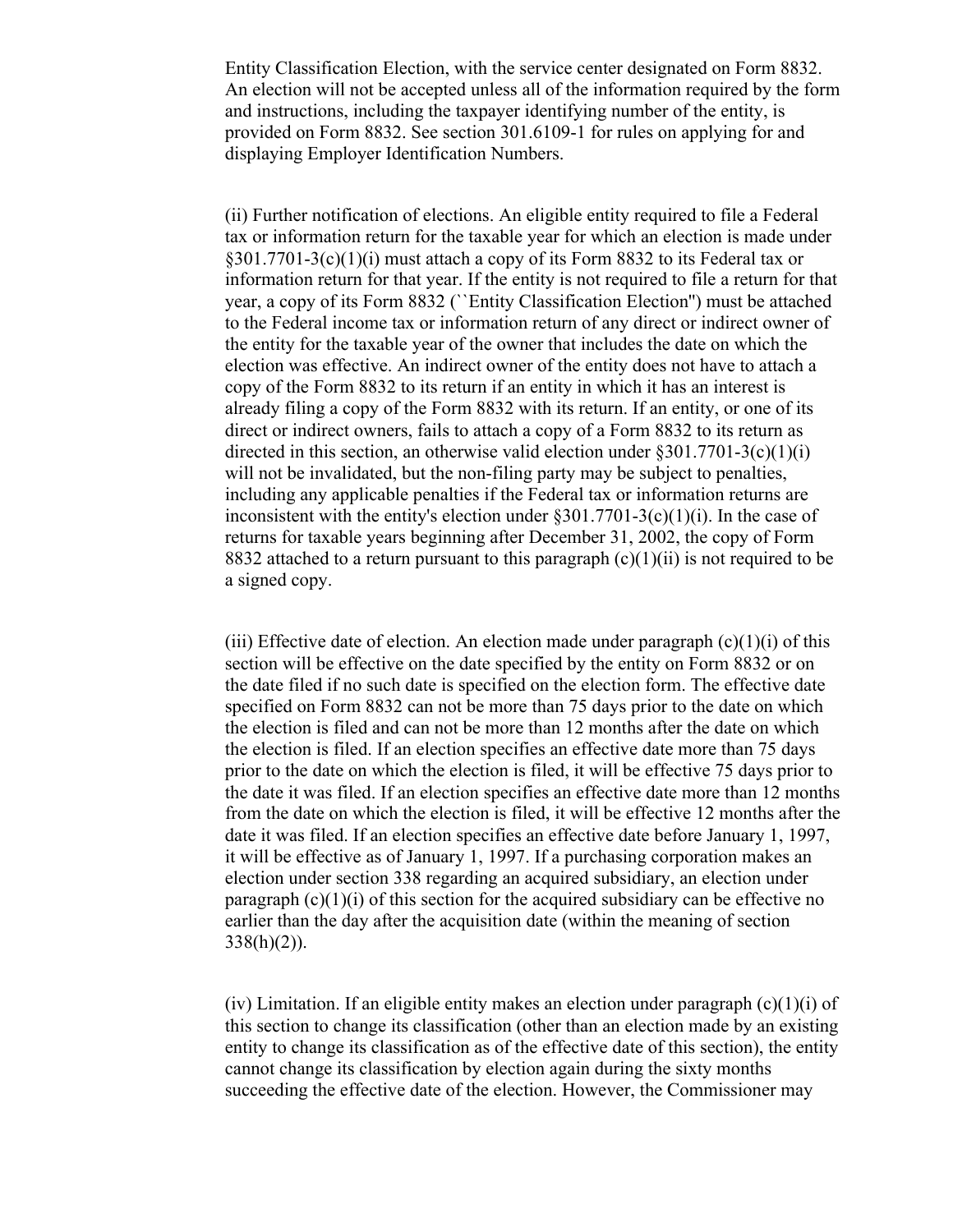permit the entity to change its classification by election within the sixty months if more than fifty percent of the ownership interests in the entity as of the effective date of the subsequent election are owned by persons that did not own any interests in the entity on the filing date or on the effective date of the entity's prior election. An election by a newly formed eligible entity that is effective on the date of formation is not considered a change for purposes of this paragraph  $(c)(1)(iv)$ .

#### (v) Deemed elections.

(A) Exempt organizations. An eligible entity that has been determined to be, or claims to be, exempt from taxation under section 501(a) is treated as having made an election under this section to be classified as an association. Such election will be effective as of the first day for which exemption is claimed or determined to apply, regardless of when the claim or determination is made, and will remain in effect unless an election is made under paragraph  $(c)(1)(i)$  of this section after the date the claim for exempt status is withdrawn or rejected or the date the determination of exempt status is revoked.

(B) Real estate investment trusts. An eligible entity that files an election under section  $856(c)(1)$  to be treated as a real estate investment trust is treated as having made an election under this section to be classified as an association. Such election will be effective as of the first day the entity is treated as a real estate investment trust.

(C) S corporations. An eligible entity that timely elects to be an S corporation under section 1362(a)(1) is treated as having made an election under this section to be classified as an association, provided that (as of the effective date of the election under section  $1362(a)(1)$ ) the entity meets all other requirements to qualify as a small business corporation under section 1361(b). Subject to  $\S 301.7701-3(c)(1)(iv)$ , the deemed election to be classified as an association will apply as of the effective date of the S corporation election and will remain in effect until the entity makes a valid election, under  $\S 301.7701-3(c)(1)(i)$ , to be classified as other than an association.

(vi) Examples. The following examples illustrate the rules of this paragraph  $(c)(1)$ :

Example (1). On July 1, 1998, X, a domestic corporation, purchases a 10% interest in Y, an eligible entity formed under Country A law in 1990. The entity's classification was not relevant to any person for federal tax or information purposes prior to X's acquisition of an interest in Y. Thus, Y is not considered to be in existence on the effective date of this section for purposes of paragraph (b)(3) of this section. Under the applicable Country A statute, all members of Y have limited liability as defined in paragraph (b)(2)(ii) of this section. Accordingly, Y is classified as an association under paragraph  $(b)(2)(i)(B)$  of this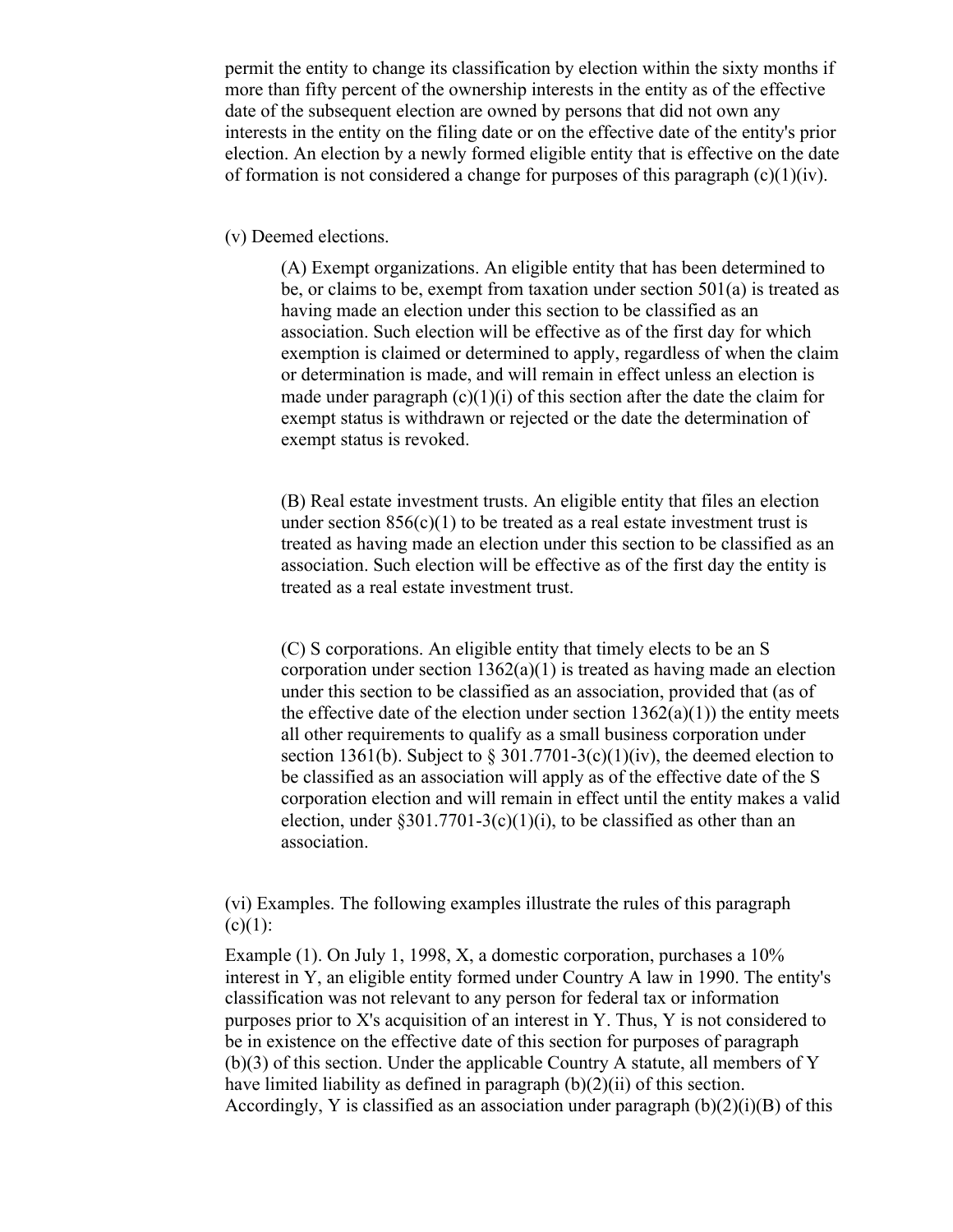section unless it elects under this paragraph (c) to be classified as a partnership. To be classified as a partnership as of July 1, 1998, Y must file a Form 8832 by September 14, 1998. See paragraph  $(c)(1)(i)$  of this section. Because an election cannot be effective more than 75 days prior to the date on which it is filed, if Y files its Form 8832 after September 14, 1998, it will be classified as an association from July 1, 1998, until the effective date of the election. In that case, it could not change its classification by election under this paragraph (c) during the sixty months succeeding the effective date of the election.

Example (2).

(i) Z is an eligible entity formed under Country B law and is in existence on the effective date of this section within the meaning of paragraph  $(b)(3)$  of this section. Prior to the effective date of this section, Z claimed to be classified as an association. Unless Z files an election under this paragraph (c), it will continue to be classified as an association under paragraph (b)(3) of this section.

(ii) Z files a Form 8832 pursuant to this paragraph (c) to be classified as a partnership, effective as of the effective date of this section. Z can file an election to be classified as an association at any time thereafter, but then would not be permitted to change its classification by election during the sixty months succeeding the effective date of that subsequent election.

(2)Authorized signatures.

(i) In general. An election made under paragraph  $(c)(1)(i)$  of this section must be signed by-

(A) Each member of the electing entity who is an owner at the time the election is filed; or

(B) Any officer, manager, or member of the electing entity who is authorized (under local law or the entity's organizational documents) to make the election and who represents to having such authorization under penalties of perjury.

(ii) Retroactive elections. For purposes of paragraph  $(c)(2)(i)$  of this section, if an election under paragraph  $(c)(1)(i)$  of this section is to be effective for any period prior to the time that it is filed, each person who was an owner between the date the election is to be effective and the date the election is filed, and who is not an owner at the time the election is filed, must also sign the election.

(iii) Changes in classification. For paragraph  $(c)(2)(i)$  of this section, if an election under paragraph  $(c)(1)(i)$  of this section is made to change the classification of an entity, each person who was an owner on the date that any transactions under paragraph (g) of this section are deemed to occur, and who is not an owner at the time the election is filed, must also sign the election. This paragraph  $(c)(2)(iii)$ applies to elections filed on or after November 29, 1999.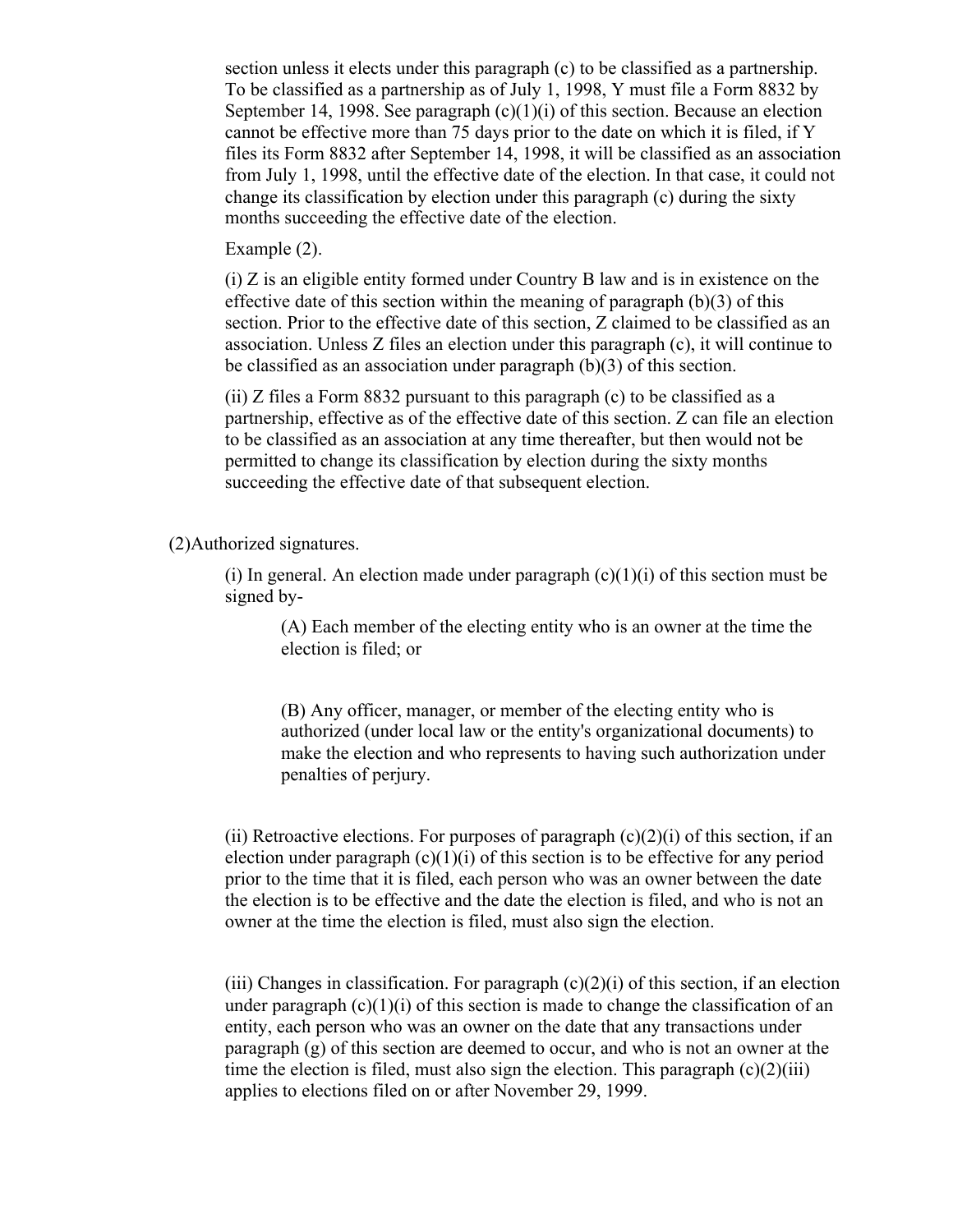(d)Special rules for foreign eligible entities.

(1)Definition of relevance.

(i) General rule. For purposes of this section, a foreign eligible entity's classification is relevant when its classification affects the liability of any person for federal tax or information purposes. For example, a foreign entity's classification would be relevant if U.S. income was paid to the entity and the determination by the withholding agent of the amount to be withheld under chapter 3 of the Internal Revenue Code (if any) would vary depending upon whether the entity is classified as a partnership or as an association. Thus, the classification might affect the documentation that the withholding agent must receive from the entity, the type of tax or information return to file, or how the return must be prepared. The date that the classification of a foreign eligible entity is relevant is the date an event occurs that creates an obligation to file a federal tax return, information return, or statement for which the classification of the entity must be determined. Thus, the classification of a foreign entity is relevant, for example, on the date that an interest in the entity is acquired which will require a U.S. person to file an information return on Form 5471.

(ii) Deemed relevance.

(A) General rule. For purposes of this section, except as provided in paragraph  $(d)(1)(ii)(B)$  of this section, the classification for Federal tax purposes of a foreign eligible entity that files Form 8832, "Entity Classification Election", shall be deemed to be relevant only on the date the entity classification election is effective.

(B) Exception. If the classification of a foreign eligible entity is relevant within the meaning of paragraph  $(d)(1)(i)$  of this section, then the rule in paragraph  $(d)(1)(ii)(A)$  of this section shall not apply.

(2)Entities the classification of which has never been relevant. If the classification of a foreign eligible entity has never been relevant (as defined in paragraph  $(d)(1)$  of this section), then the entity's classification will initially be determined pursuant to the provisions of paragraph (b)(2) of this section when the classification of the entity first becomes relevant (as defined in paragraph  $(d)(1)(i)$  of this section).

(3)Special rule when classification is no longer relevant. If the classification of a foreign eligible entity is not relevant (as defined in paragraph  $(d)(1)$  of this section) for 60 consecutive months, then the entity's classification will initially be determined pursuant to the provisions of paragraph  $(b)(2)$  of this section when the classification of the foreign eligible entity becomes relevant (as defined in paragraph  $(d)(1)(i)$  of this section). The date that the classification of a foreign entity is not relevant is the date an event occurs that causes the classification to no longer be relevant, or, if no event occurs in a taxable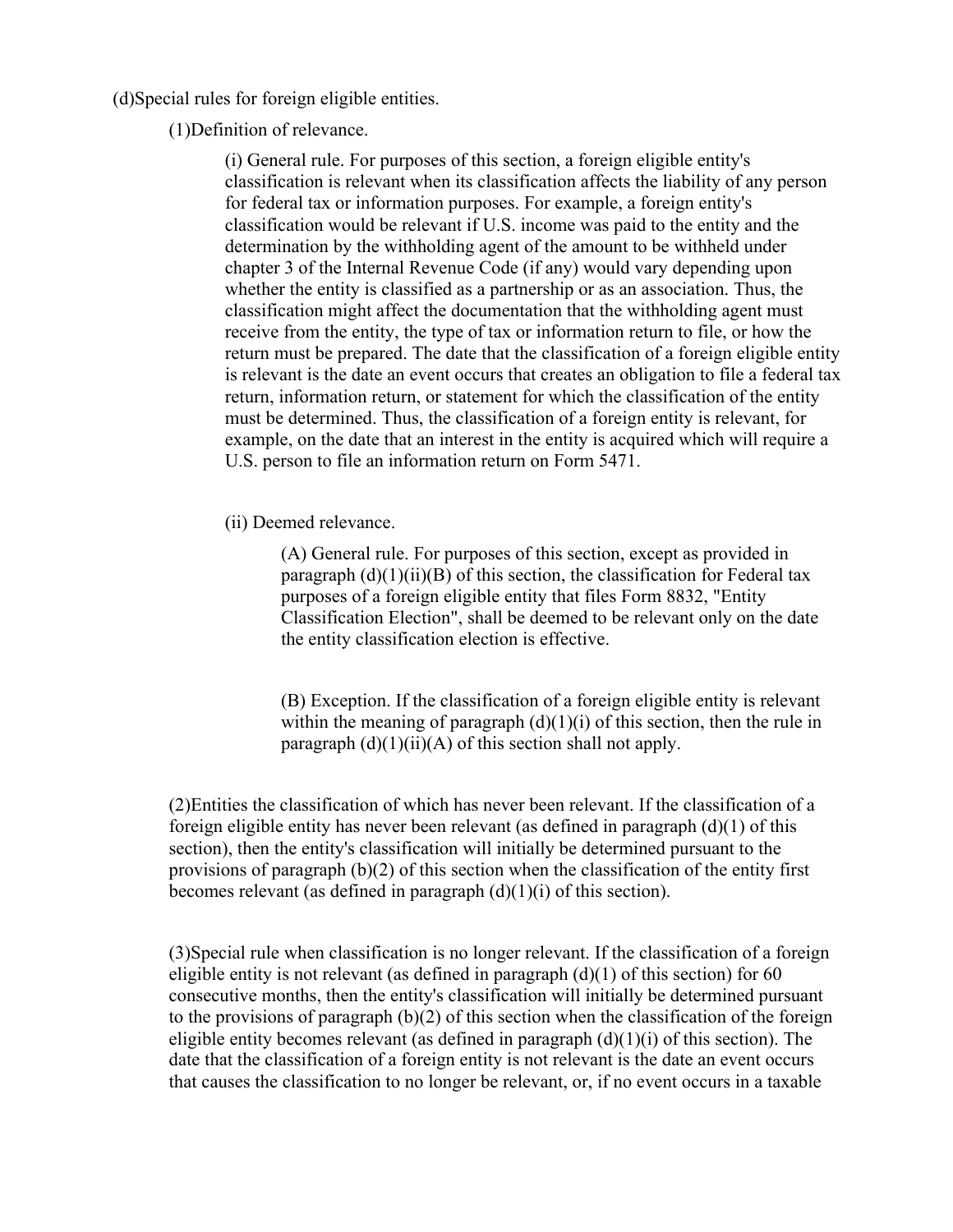year that causes the classification to be relevant, then the date is the first day of that taxable year.

(4)Effective date. Paragraphs  $(d)(1)(ii)$ ,  $(d)(2)$ , and  $(d)(3)$  of this section apply on or after October 22, 2003.

(e)Coordination with section 708(b). Except as provided in §301.7701-2(d)(3) (regarding termination of grandfather status for certain foreign business entities), an entity resulting from a transaction described in section 708(b)(1)(B) (partnership termination due to sales or exchanges) or section 708(b)(2)(B) (partnership division) is a partnership.

(f)Changes in number of members of an entity.

(1)Associations. The classification of an eligible entity as an association is not affected by any change in the number of members of the entity.

(2)Partnerships and single member entities. An eligible entity classified as a partnership becomes disregarded as an entity separate from its owner when the entity's membership is reduced to one member. A single member entity disregarded as an entity separate from its owner is classified as a partnership when the entity has more than one member. If an elective classification change under paragraph (c) of this section is effective at the same time as a membership change described in this paragraph  $(f)(2)$ , the deemed transactions in paragraph (g) of this section resulting from the elective change preempt the transactions that would result from the change in membership.

(3)Effect on sixty month limitation. A change in the number of members of an entity does not result in the creation of a new entity for purposes of the sixty month limitation on elections under paragraph  $(c)(1)(iv)$  of this section.

(4)Examples. The following examples illustrate the application of this paragraph (f):

Example (1). A, a U.S. person, owns a domestic eligible entity that is disregarded as an entity separate from its owner.

On January 1, 1998, B, a U.S. person, buys a 50 percent interest in the entity from A. Under this paragraph (f), the entity is classified as a partnership when B acquires an interest in the entity. However, A and B elect to have the entity classified as an association effective on January 1, 1998. Thus, B is treated as buying shares of stock on January 1, 1998. (Under paragraph  $(c)(1)(iv)$  of this section, this election is treated as a change in classification so that the entity generally cannot change its classification by election again during the sixty months succeeding the effective date of the election.) Under paragraph  $(g)(1)$  of this section, A is treated as contributing the assets and liabilities of the entity to the newly formed association immediately before the close of December 31, 1997. Because A does not retain control of the association as required by section 351, A's contribution will be a taxable event. Therefore, under section 1012, the association will take a fair market value basis in the assets contributed by A, and A will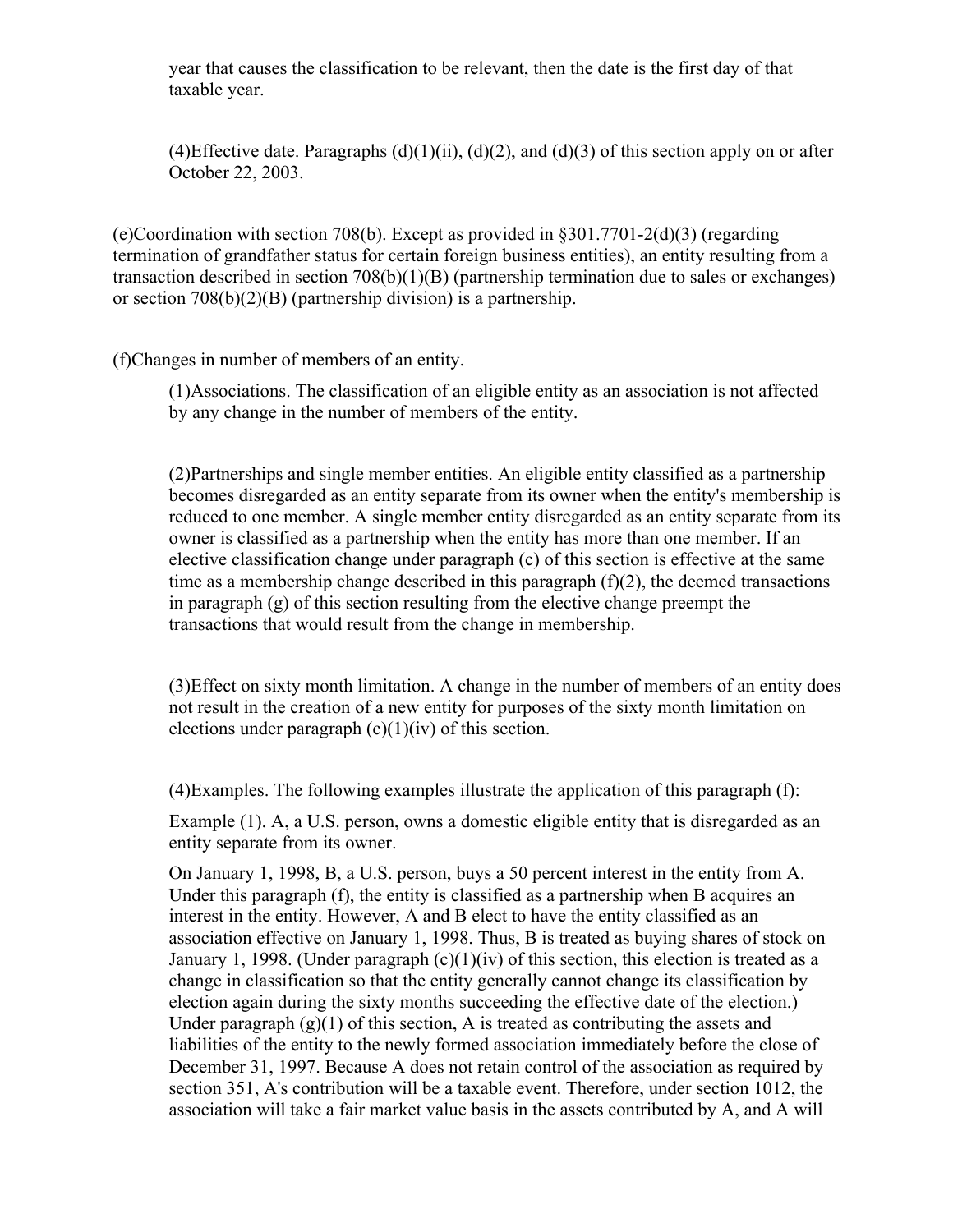have a fair market value basis in the stock received. A will have no additional gain upon the sale of stock to B, and B will have a cost basis in the stock purchased from A.

Example (2).

(i) On April 1, 1998, A and B, U.S. persons, form X, a foreign eligible entity. X is treated as an association under the default provisions of paragraph (b)(2)(i) of this section, and X does not make an election to be classified as a partnership. A subsequently purchases all of B's interest in X.

(ii) Under paragraph  $(f)(1)$  of this section, X continues to be classified as an association. X, however, can subsequently elect to be disregarded as an entity separate from A. The sixty month limitation of paragraph  $(c)(1)(iv)$  of this section does not prevent X from making an election because X has not made a prior election under paragraph  $(c)(1)(i)$  of this section.

Example (3).

(i) On April 1, 1998, A and B, U.S. persons, form X, a foreign eligible entity. X is treated as an association under the default provisions of paragraph  $(b)(2)(i)$  of this section, and X does not make an election to be classified as a partnership. On January 1, 1999, X elects to be classified as a partnership effective on that date. Under the sixty month limitation of paragraph  $(c)(1)(iv)$  of this section, X cannot elect to be classified as an association until January 1, 2004 (i.e., sixty months after the effective date of the election to be classified as a partnership).

(ii) On June 1, 2000, A purchases all of B's interest in X. After A's purchase of B's interest, X can no longer be classified as a partnership because X has only one member. Under paragraph  $(f)(2)$  of this section, X is disregarded as an entity separate from A when A becomes the only member of X. X, however, is not treated as a new entity for purposes of paragraph  $(c)(1)(iv)$  of this section. As a result, the sixty month limitation of paragraph  $(c)(1)(iv)$  of this section continues to apply to X, and X cannot elect to be classified as an association until January 1, 2004 (i.e., sixty months after January 1, 1999, the effective date of the election by X to be classified as a partnership).

(5)Effective date. This paragraph (f) applies as of November 29, 1999.

(g)Elective changes in classification.

(1)Deemed treatment of elective change.

(i) Partnership to association. If an eligible entity classified as a partnership elects under paragraph  $(c)(1)(i)$  of this section to be classified as an association, the following is deemed to occur: The partnership contributes all of its assets and liabilities to the association in exchange for stock in the association, and immediately thereafter, the partnership liquidates by distributing the stock of the association to its partners.

(ii) Association to partnership. If an eligible entity classified as an association elects under paragraph  $(c)(1)(i)$  of this section to be classified as a partnership, the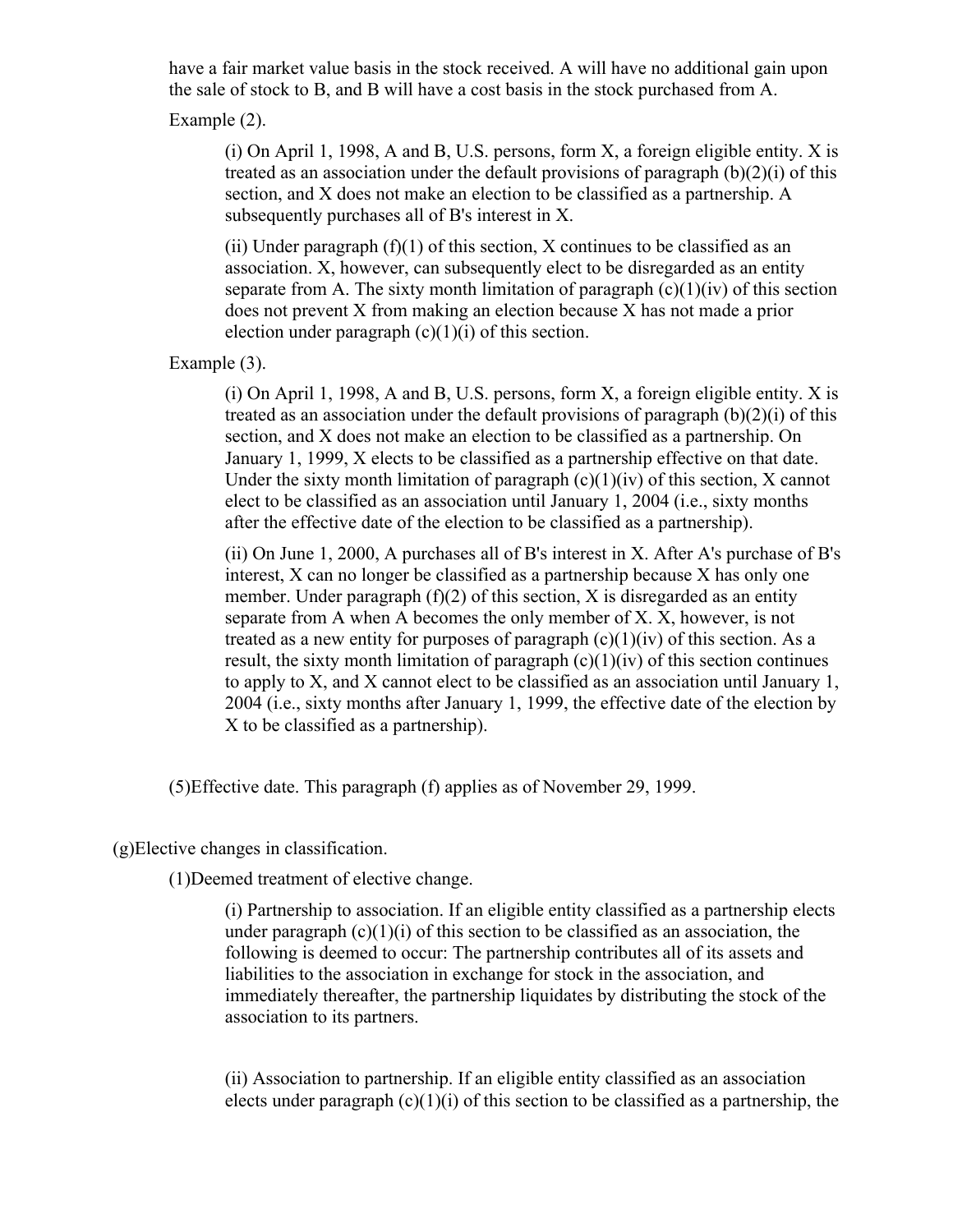following is deemed to occur: The association distributes all of its assets and liabilities to its shareholders in liquidation of the association, and immediately thereafter, the shareholders contribute all of the distributed assets and liabilities to a newly formed partnership.

(iii) Association to disregarded entity. If an eligible entity classified as an association elects under paragraph  $(c)(1)(i)$  of this section to be disregarded as an entity separate from its owner, the following is deemed to occur: The association distributes all of its assets and liabilities to its single owner in liquidation of the association.

(iv) Disregarded entity to an association. If an eligible entity that is disregarded as an entity separate from its owner elects under paragraph  $(c)(1)(i)$  of this section to be classified as an association, the following is deemed to occur: The owner of the eligible entity contributes all of the assets and liabilities of the entity to the association in exchange for stock of the association.

## (2)Effect of elective changes.

(i) In general. The tax treatment of a change in the classification of an entity for federal tax purposes by election under paragraph  $(c)(1)(i)$  of this section is determined under all relevant provisions of the Internal Revenue Code and general principles of tax law, including the step transaction doctrine.

(ii) Adoption of plan of liquidation. For purposes of satisfying the requirement of adoption of a plan of liquidation under section 332, unless a formal plan of liquidation that contemplates the election to be classified as a partnership or to be disregarded as an entity separate from its owner is adopted on an earlier date, the making, by an association, of an election under paragraph  $(c)(1)(i)$  of this section to be classified as a partnership or to be disregarded as an entity separate from its owner is considered to be the adoption of a plan of liquidation immediately before the deemed liquidation described in paragraph  $(g)(1)(ii)$  or (iii) of this section. This paragraph  $(g)(2)(ii)$  applies to elections filed on or after December 17, 2001. Taxpayers may apply this paragraph  $(g)(2)(ii)$  retroactively to elections filed before December 17, 2001, if the corporate owner claiming treatment under section 332 and its subsidiary making the election take consistent positions with respect to the federal tax consequences of the election.

#### (3)Timing of election.

(i) In general. An election under paragraph  $(c)(1)(i)$  of this section that changes the classification of an eligible entity for federal tax purposes is treated as occurring at the start of the day for which the election is effective. Any transactions that are deemed to occur under this paragraph (g) as a result of a change in classification are treated as occurring immediately before the close of the day before the election is effective. For example, if an election is made to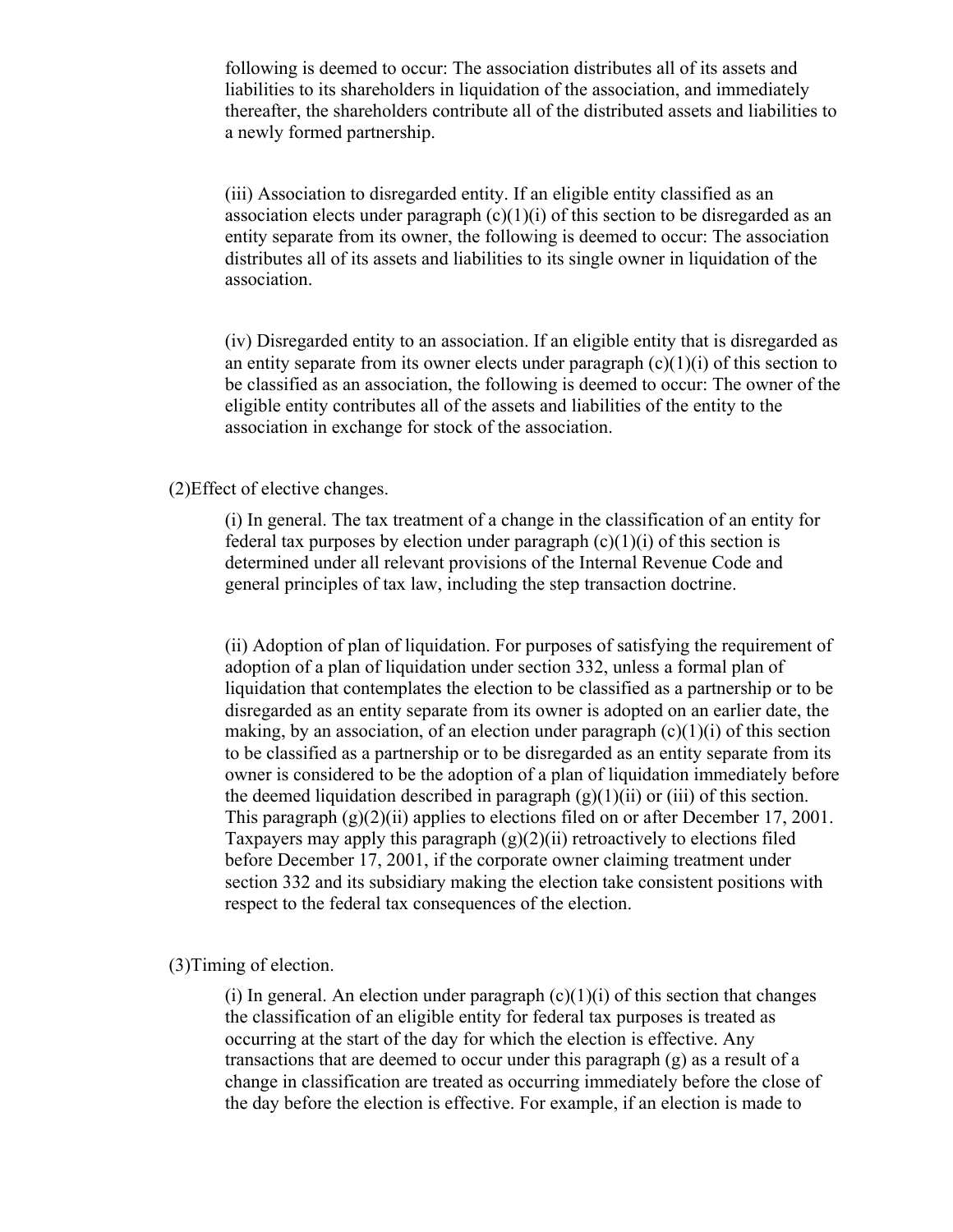change the classification of an entity from an association to a partnership effective on January 1, the deemed transactions specified in paragraph  $(g)(1)(ii)$  of this section (including the liquidation of the association) are treated as occurring immediately before the close of December 31 and must be reported by the owners of the entity on December 31. Thus, the last day of the association's taxable year will be December 31 and the first day of the partnership's taxable year will be January 1.

(ii) Coordination with section 338 election. A purchasing corporation that makes a qualified stock purchase of an eligible entity taxed as a corporation may make an election under section 338 regarding the acquisition if it satisfies the requirements for the election, and may also make an election to change the classification of the target corporation. If a taxpayer makes an election under section 338 regarding its acquisition of another entity taxable as a corporation and makes an election under paragraph (c) of this section for the acquired corporation (effective at the earliest possible date as provided by paragraph  $(c)(1)(iii)$  of this section), the transactions under paragraph (g) of this section are deemed to occur immediately after the deemed asset purchase by the new target corporation under section 338.

(iii) Application to successive elections in tiered situations. When elections under paragraph  $(c)(1)(i)$  of this section for a series of tiered entities are effective on the same date, the eligible entities may specify the order of the elections on Form 8832. If no order is specified for the elections, any transactions that are deemed to occur in this paragraph (g) as a result of the classification change will be treated as occurring first for the highest tier entity's classification change, then for the next highest tier entity's classification change, and so forth down the chain of entities until all the transactions under this paragraph (g) have occurred. For example, Parent, a corporation, wholly owns all of the interest of an eligible entity classified as an association (S1), which wholly owns another eligible entity classified as an association (S2), which wholly owns another eligible entity classified as an association (S3). Elections under paragraph  $(c)(1)(i)$  of this section are filed to classify S1, S2, and S3 each as disregarded as an entity separate from its owner effective on the same day. If no order is specified for the elections, the following transactions are deemed to occur under this paragraph (g) as a result of the elections, with each successive transaction occurring on the same day immediately after the preceding transaction S1 is treated as liquidating into Parent, then S2 is treated as liquidating into Parent, and finally S3 is treated as liquidating into Parent.

(4) Effective date. Except as otherwise provided in paragraph  $(g)(2)(ii)$  of this section, this paragraph (g) applies to elections that are filed on or after November 29, 1999. Taxpayers may apply this paragraph (g) retroactively to elections filed before November 29, 1999 if all taxpayers affected by the deemed transactions file consistently with this paragraph (g).

(h)Effective date.